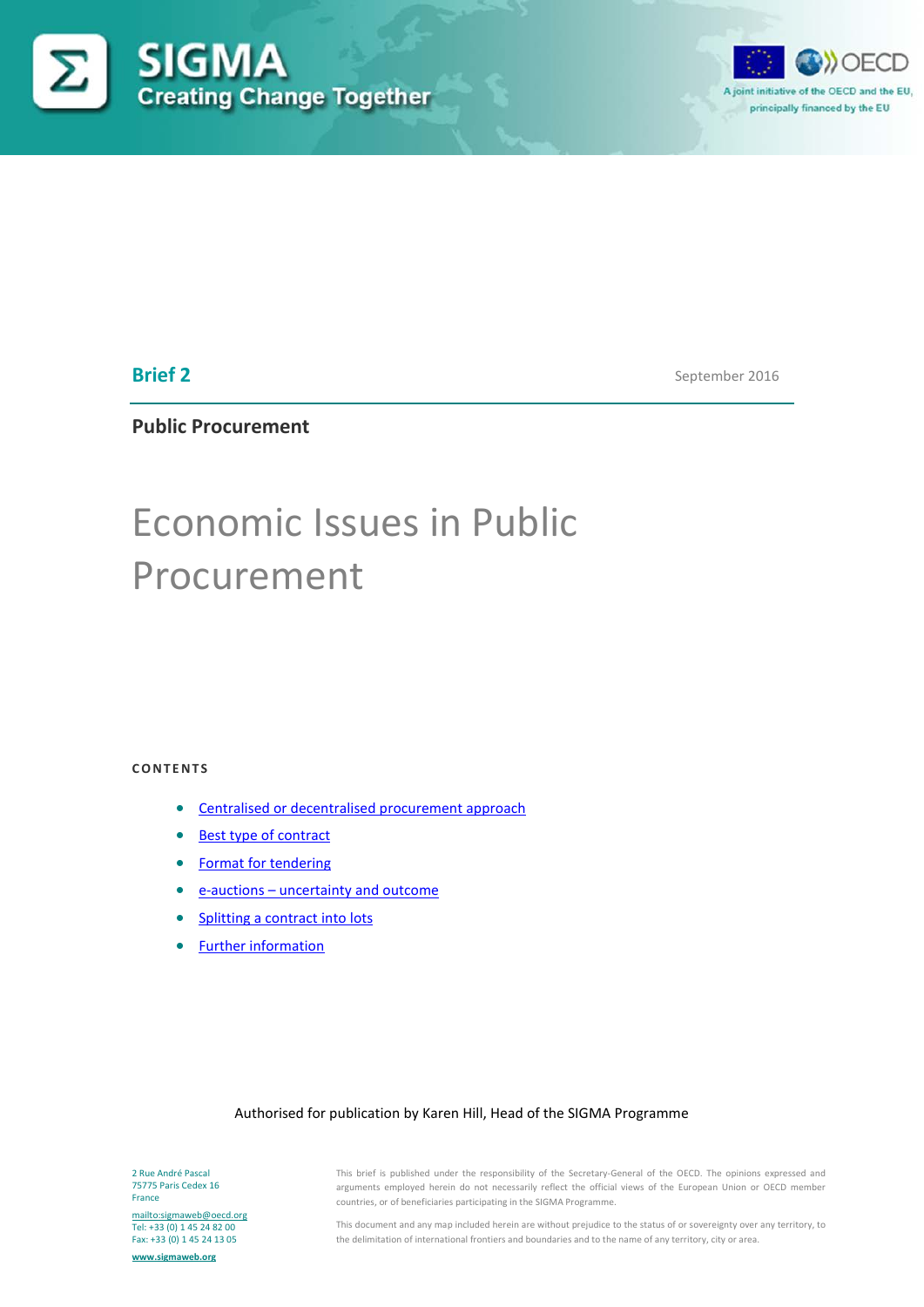#### <span id="page-1-0"></span>**Centralised or decentralised procurement approach**

Effective procurement strategies, which control costs and streamline processes, are vital to all contracting authorities. Pursuing the best value for money in public procurement, while keeping the process management costs controlled, requires several crucial decisions, including the decision on the "optimal" mixture of centralised and decentralised procurement. A number of closely interlinked economic factors come into play in this decision. The following points highlight where centralised procurement may be of benefit.

**Efficiency through cost control:** All contracting authorities need to control their spending. Centralisation may help to increase efficiency and reduce purchasing costs, mainly due to economies of scale, reducing work duplication, increased specialisation and better sharing of knowledge and resources.

**Reducing local favouritism:** The need for relevant local information in setting quality standards and local delivery requirements may favour decentralised procurement, but it may also give rise to local favouritism, especially towards local economic operators. Favouritism may also take place at central level. However, the higher visibility of centralised procurement makes "tailored" procurement strategies that favour particular economic operators more difficult to implement.

**Strategic procurement requirements:** Procurement is "strategic" when it involves items or activities that have a considerable impact on business or on national socio-economic policies. The higher the importance of those activities, the more centralised decisions tend to be, since each purchasing decision is likely to exert a significant impact on the entire organisation. Governments usually consider the following areas as strategic activities: defence – due to its national importance and sensitivities; public health – due to the need to co-ordinate actions and enforce minimum quality standards; and environment  $-$  due to the need to promote consistent, countrywide policies and common standards.

**Networks and standards:** When purchasing decisions are decentralised, switching to potentially superior technologies may become difficult, if not impossible. Key network industries are telecommunications, internet services, computer software, and some aspects of modern banking, such as ATM networks and e-markets. Goods or services are said to display network effects if their value to any user increases with the number of users already using them. When the number of users of a certain product with network effects is large enough, that product may in fact become a standard. A potentially serious problem may arise when another standard is available, although consumers (including local purchasers), while inclined to consider the latter technologically superior to the former, are unwilling to switch because they are afraid that most of the other users will not follow them.

**Emergencies:** There are several reasons for favouring a centralised rather than a decentralised approach to procurement in the case of genuine emergencies, such as natural disasters: the need for co-ordinated interventions, which reduce the risk of providing essential goods/services of different quality and the risk of corruption when additional funds are handled.

**E-procurement:** The term e-procurement (electronic procurement) is often associated with e-auctions, which constitute an e-procurement tool used as the final tendering phase of the procurement process. Another e-procurement tool is the dynamic purchasing system. The coverage of e-procurement is in principle much wider, ranging from e-notices and e-catalogues to e-invoicing and e-payment systems. The 20[1](#page-1-1)4 Directives<sup>1</sup> place a much greater emphasis

<span id="page-1-1"></span> <sup>1</sup> Directive 2014/24/EU on public procurement and repealing Directive 2004/18/EC, 26 February 2014, and Directive 2014/25/EU on procurement by entities in the water, energy, transport and postal services sectors and repealing Directive 2004/17/EC, 26 February 2014.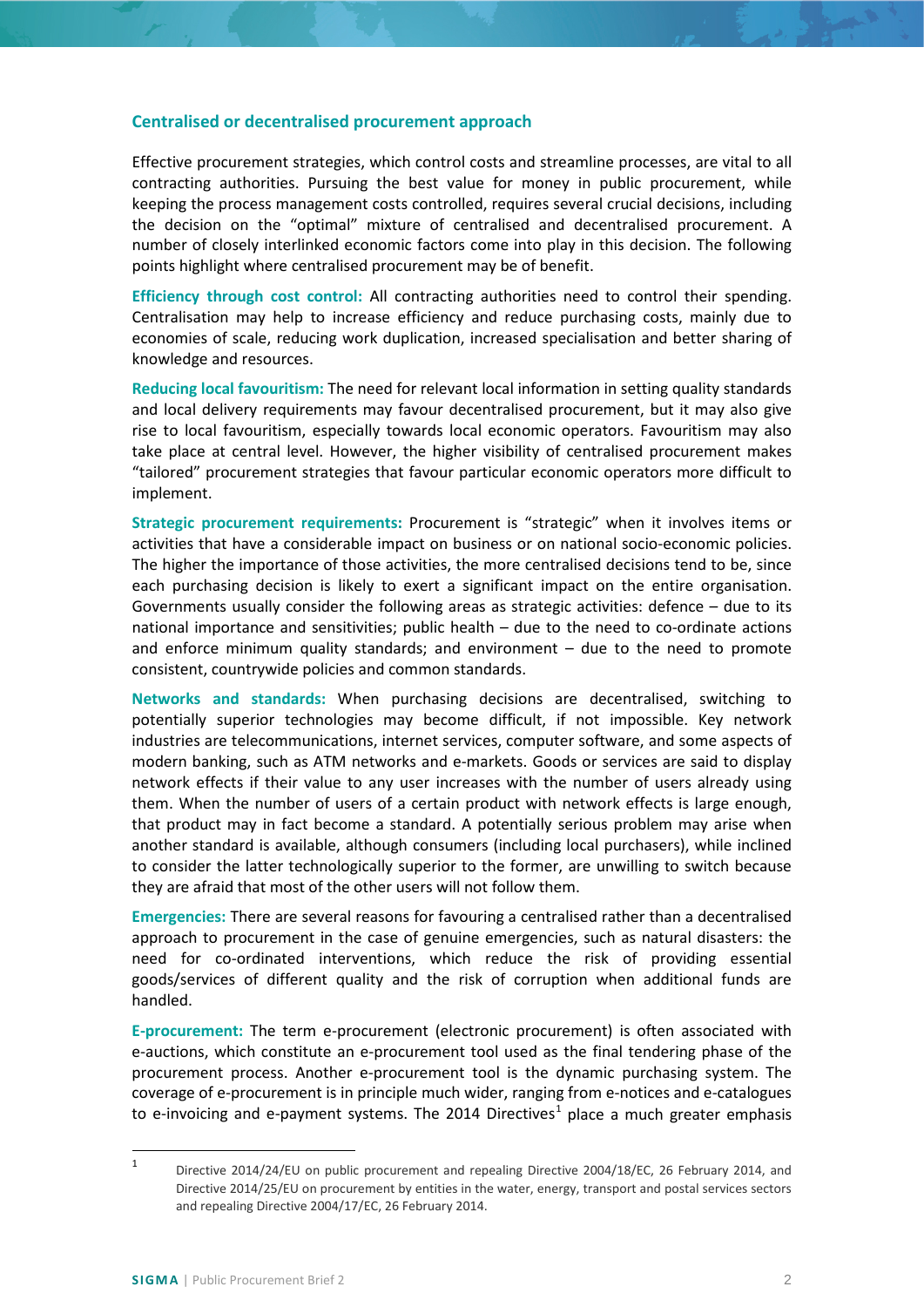than previous procurement Directives did on the use of e-procurement in the procurement process. They require tender processes to be carried out by using certain forms of eprocurement, such as e-notices, the option for economic operators to use the European Single Procurement Document, e-communication and e-submission of tenders.

The cost of running and participating in an e-procurement process is likely to be lower than that of a paper-based procedure. Local purchasing units may be able to set up e-procurement systems relatively inexpensively themselves, which may favour a decentralised approach. However, there is no unique technological standard for running e-auctions or e-procurement systems. Therefore, the more independently local purchasing units behave, the more likely that technological choices will turn out to be not entirely compatible, thus raising the costs that firms will incur in order to become acquainted with different standards. A centralised procurement strategy that imposes a single standard across an organisation reduces these costs and may encourage participation by small and medium-sized enterprises (SMEs). The facilitation of SME participation in public procurement is a primary concern of the 2014 Directives. Various measures in the Directives, including e-procurement, are aimed at encouraging SME participation.

## <span id="page-2-0"></span>**Best type of contract**

There are three broad categories of procurement contracts from an economic perspective: cost-reimbursement (or cost-plus), fixed-price, and incentive contracts. Each contract solution generates different behaviour on the economic operator's side in particular and may consequently have a different impact in terms of perceived or actual levels of quality and overall costs. Many procurement contracts are variants or a combination of these categories.

**Cost-reimbursement (or cost plus) contracts:** The distinguishing feature of costreimbursement contracts is that the contracting authority agrees to reimburse all documented production costs related to the project and may also agree to pay a fee for supervision. While fully ensuring against cost overruns, cost-reimbursement contracts do not provide the economic operator with any incentive to deliver cost savings or other benefits.

**Fixed-price contracts:** Under a fixed-price contract the economic operator is paid a fixed price for delivering according to predetermined quality standards. The economic operator receives no additional payment for achieving higher quality standards. Penalties are typically included in the contract so as to protect the contracting authority from the risk of delivery of lowerquality standards than those laid down in the contract. A fixed-price contract does not generally protect the economic operator against cost overruns, but the economic operator enjoys the benefit of possible cost savings while fulfilling quality standards as agreed.

**Incentive contracts:** Incentive contracts lie on the spectrum between cost-reimbursement contracts and fixed-price contracts.

**Allocation of risk:** The different types of contract involve a different allocation of risks between the parties. The appropriate allocation of risk in a contract between the contracting authority and the economic operator is a key practical issue and impacts on both cost and efficiency. This is best illustrated by way of an example, as follows:

**Cost-reimbursement contracts** are a good idea where:

- The project is highly complex.
- There are unforeseen contingencies, that is, events out of the control of contracting parties that may lead to serious project disruptions.
- Contract flexibility is needed.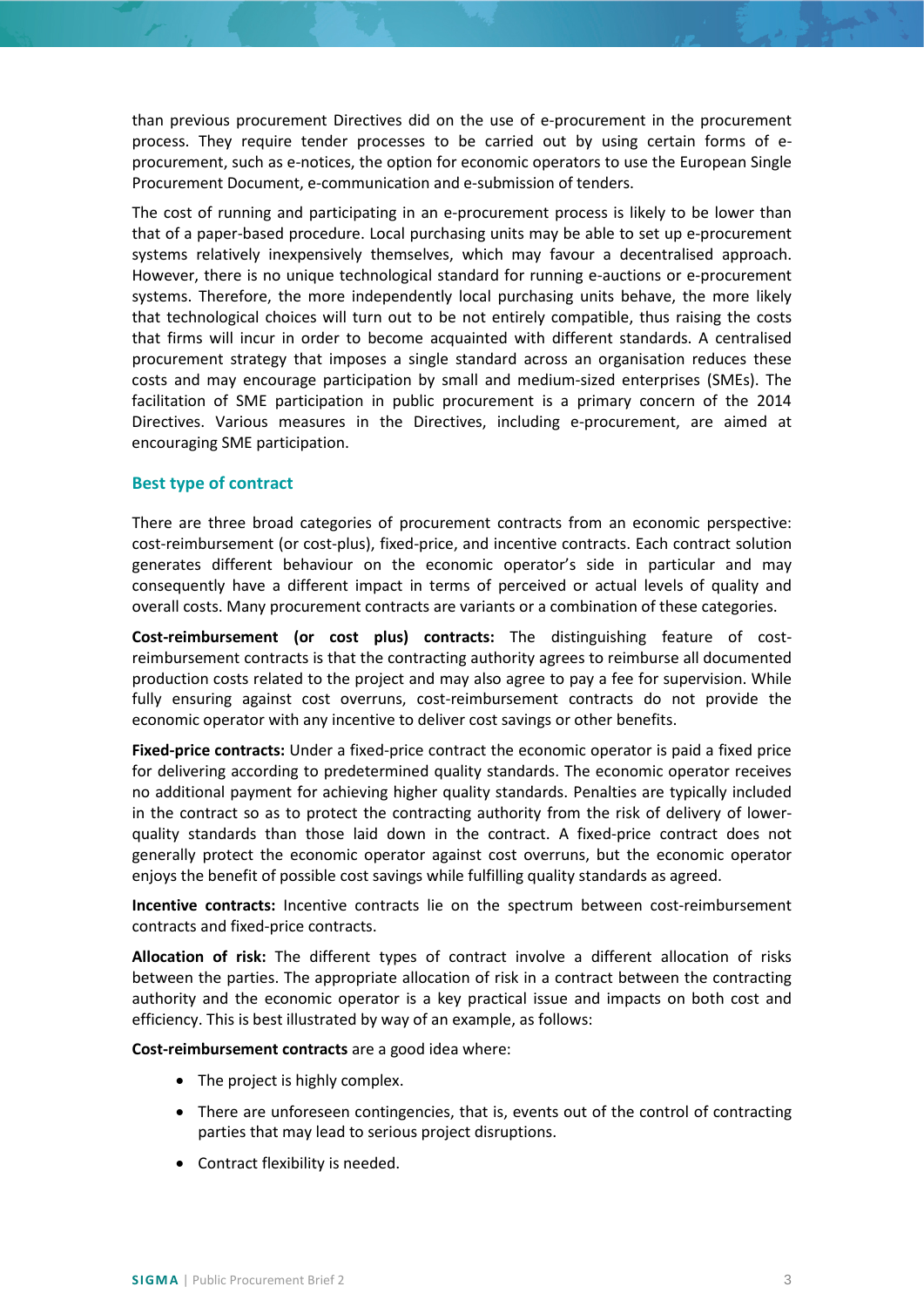• The relevance of quality dimensions is difficult to measure (e.g. proactiveness of a management consultant, user-friendliness of computer software).

## **Fixed-price contracts** are a good idea where:

- The contracting authority wishes to buy goods/services that satisfy only a minimum level of technical specifications.
- The economic operator has full control over most of the events affecting production costs.
- The economic operator's needs remain unchanged throughout the execution of the contract.

## **Heterogeneous tasks**

In practice, particularly for more complex contracts, elements of the two types of contracts outlined above will be incorporated into a single contract. Incentive contracts enable the combination of these elements.

**Incentive contracts – cost-incentive and quality-incentive contracts:** Incentive contracts lie on the spectrum between cost-reimbursement and fixed-price contracts. The economic operator receives a two-part payment: a fixed component and a variable component, where the latter depends upon performance-enhancing targets. Cost-incentive contracts are mainly used in public works or in the procurement of high-tech products. Quality-incentive contracts are more commonly used for the procurement of off-the-shelf goods and services.

- **Cost-incentive contracts** generally include a target cost, a target profit, and a profit adjustment formula, which ensures that (i) actual cost or quality that meets the target will result in the target profit or fee; (ii) actual cost that exceeds the target will result in a downward adjustment of the target profit or fee; and (iii) actual cost or quality that is below the target will result in an upward adjustment of the target profit or fee.
- **Quality-incentive contracts** normally set a baseline quality level and an improvement schedule, specifying how much the contracting authority buyer is willing to pay for quality targets that are higher than the baseline level. Figure 1 below illustrates a simple quality incentive scheme with two quality levels higher than the minimum performance. In this case, an incentive contract normally specifies a base payment P for minimum performance qmin, typically a quality measure, and additional higher target levels q1,…,qn with corresponding bonuses B1,…, Bn.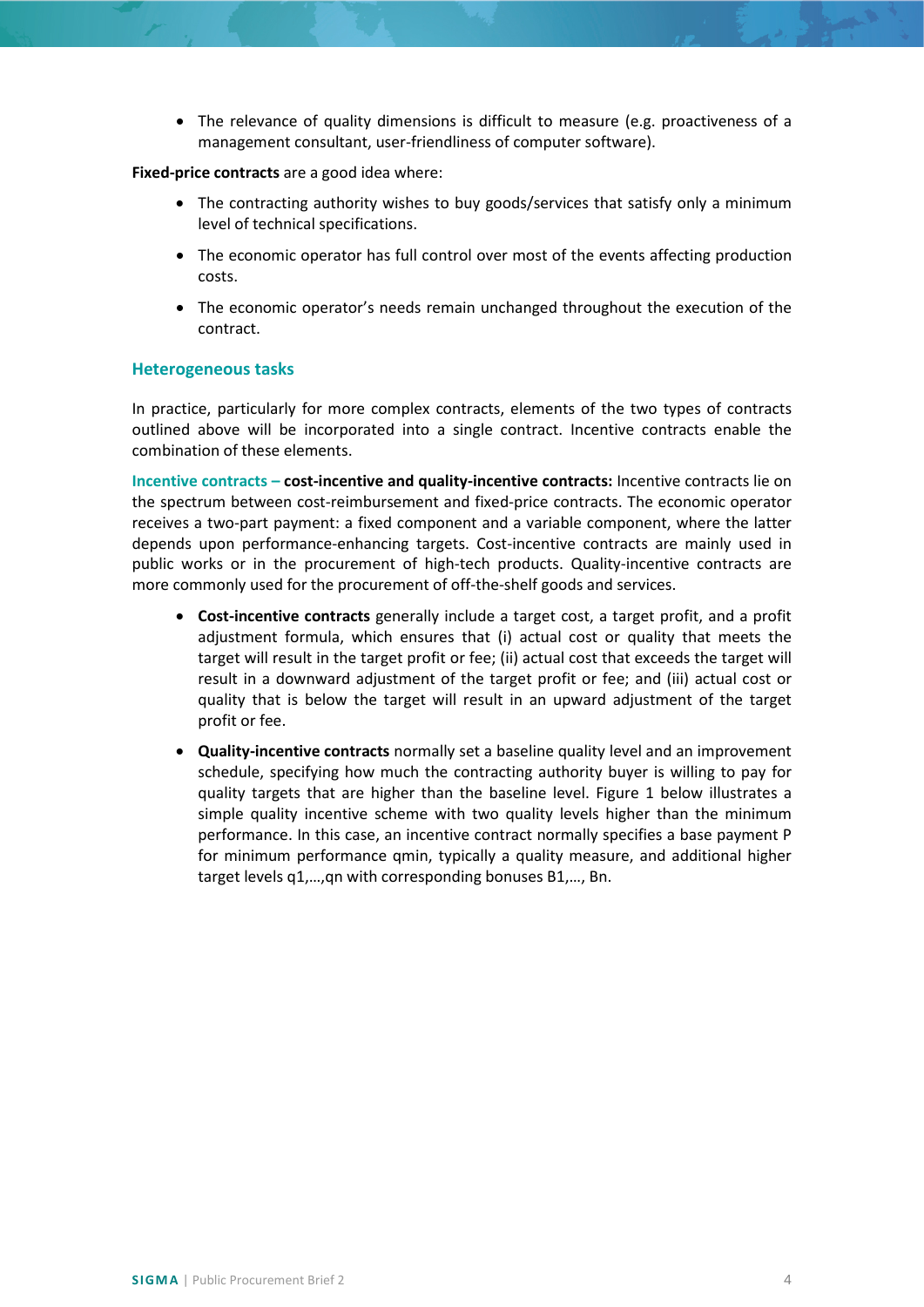#### **Figure 1: A quality-incentive scheme**



- There are two main categories of quality incentive schemes, depending on the extent to which contracting parties are able to define objective performance measures. These categories are 1) schemes involving verifiable quality dimensions that can be checked by third parties, including time of delivery of a product or speed of problem resolution by a help-desk service; and 2) schemes with non-verifiable quality dimensions that can be observed by both parties but cannot be verified by a third party, including a consultant's proactiveness, the degree of user-friendliness of software, or the kindness/courtesy of a help-desk operator.
- Internationally accepted statistical tools, such as the Customer Satisfaction Index, measure a user's perception of the quality dimensions of a product or service, but these tools are subjective and non-verifiable by anyone other than the user.

# <span id="page-4-0"></span>**Format for tendering: is it better to use a competition with sealed bids or an electronic auction?**

**Contract costs:** The cost of a contract is made up of a number of elements. It is helpful for contracting authorities to understand how economic operators cost contracts, the impact of uncertainty on cost estimates, and the mistakes that economic operators can make when estimating the cost of delivering a contract. Understanding these issues can help with deciding which is the best format for tendering a particular contract.

**Private and common-cost dimensions:** When estimating the cost of performing a contract, each economic operator has to consider at least two dimensions:

• **Private, firm-specific cost dimension:** This dimension concerns the economic operator's efficiency in performing each task specified in the contract. Efficiency results from the interaction between the experience of the economic operator's personnel in carrying out similar tasks and, more generally, the firm's managerial skills.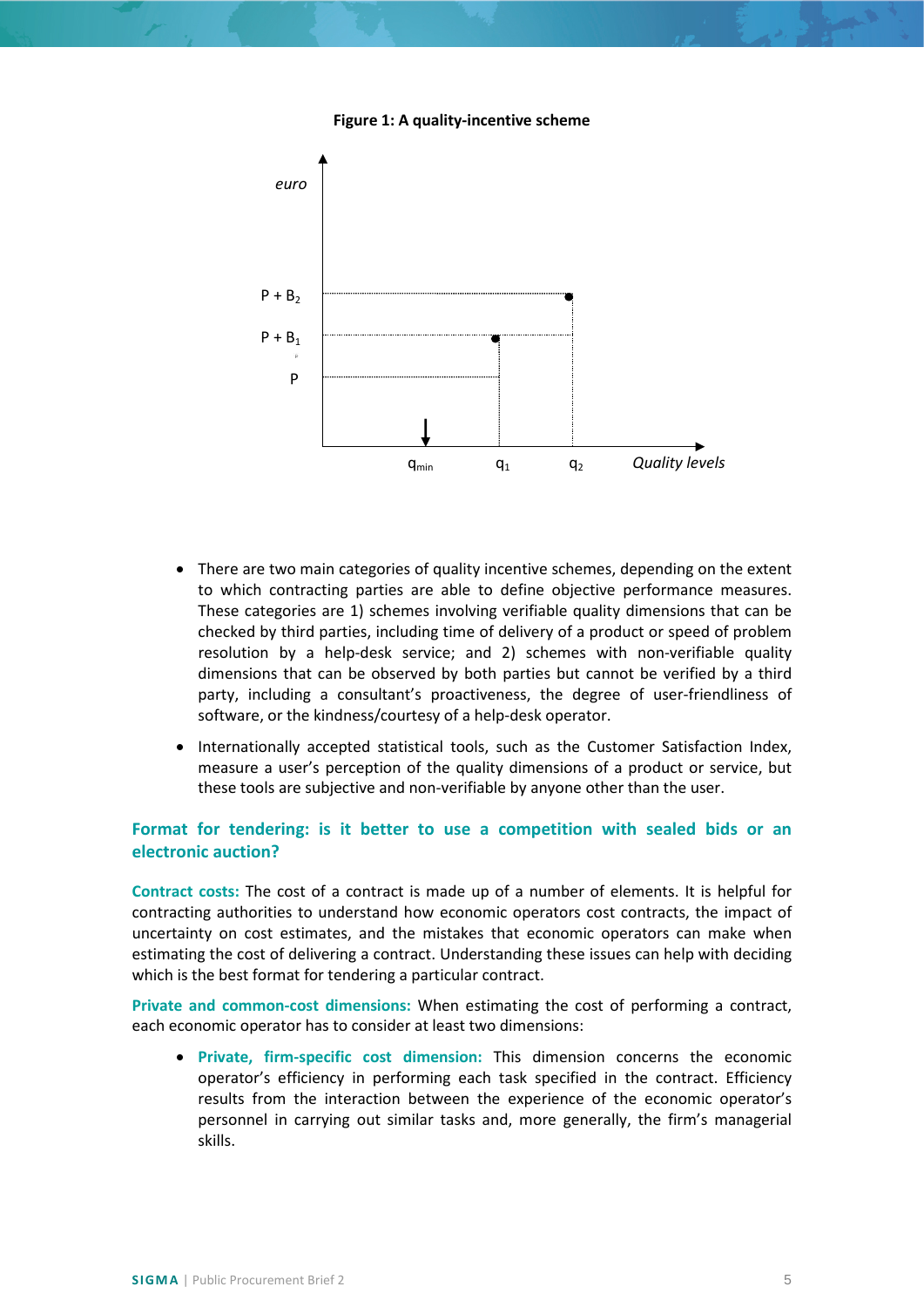• **Common dimension:** This dimension relates to the economic operator's ability to correctly estimate the mix of the various tasks specified in the contract. This uncertainty is common to all economic operators.

Uncertainty about the common dimension can have a significant impact on tenders and contract delivery. For example, an economic operator that submits a bid on the basis of an overly optimistic estimate of the common component may then suffer from the "winner's curse". As a result, the economic operator may realise that the actual production costs are higher than the estimated costs and may reduce the quality of delivery. Uncertainty about the common component may also lead to concerns about potential running losses and may result in over-cautious bids and higher prices for the contracting authority.

Economic operators in a sealed-bid situation will rely on considerably different knowledge bases and experience in preparing their bids. In this situation, there is a danger that inexperienced bidders will underbid or overbid due to a number of factors, including uncertainty regarding the common component, as outlined above.

## **Can e-auctions help reduce uncertainty and improve outcomes?**

An e-auction does not always resolve problems of underbidding or overbidding. However, the cost information produced and available to economic operators during an e-auction process can help them to adjust their estimates of the common component and to therefore do their costing more accurately. In doing so, they may avoid becoming victims of underbidding by underestimating the full cost of delivery of the contract or of overbidding when relying only on their estimates of the common component.

**The downsides of e-auctions:** There are two primary sources of concern for a contracting authority when opting for an e-auction:

- Information circulation may increase the risk of collusion, especially in e-auctions for multiple contracts: economic operators can exploit the openness of the e-auction format to send signals to each other (through prices) in order to co-ordinate their bids. An e-auction may also enable members of a bidding ring to detect deviation from a collusive scheme and to therefore punish deviating economic operators.
- The transparency and openness of an e-auction format may induce some economic operators to adopt bidding strategies in order to conceal their information from rivals or to bluff.

## <span id="page-5-0"></span>**Splitting a contract into lots**

One of the main decisions in public procurement concerns whether a requirement for works, supplies or services should be acquired by using one contract or a number of separate contracts or lots. The decision is not an easy one, as savings derived from economies of scale may lead to a decision to use a single contract, while the diversity resulting from multiple contracts can encourage competition and efficiency.

The Public Sector Directive<sup>[2](#page-5-1)</sup> encourages contracting authorities to divide contracts into lots as one of the means of facilitating SME participation in public procurement. Article 46(1) obliges contracting authorities to provide an indication of the main reasons for their decision not to subdivide into lots. According to Article 46(2), contracting authorities must indicate, in either the contract notice or the invitation to confirm interest, whether tenders may be submitted for one, several, or all of the lots. Contracting authorities may limit the number of lots that may be

<span id="page-5-1"></span> <sup>2</sup> Directive 2014/24/EU on public procurement and repealing Directive 2004/18/EC, 26 February 2014.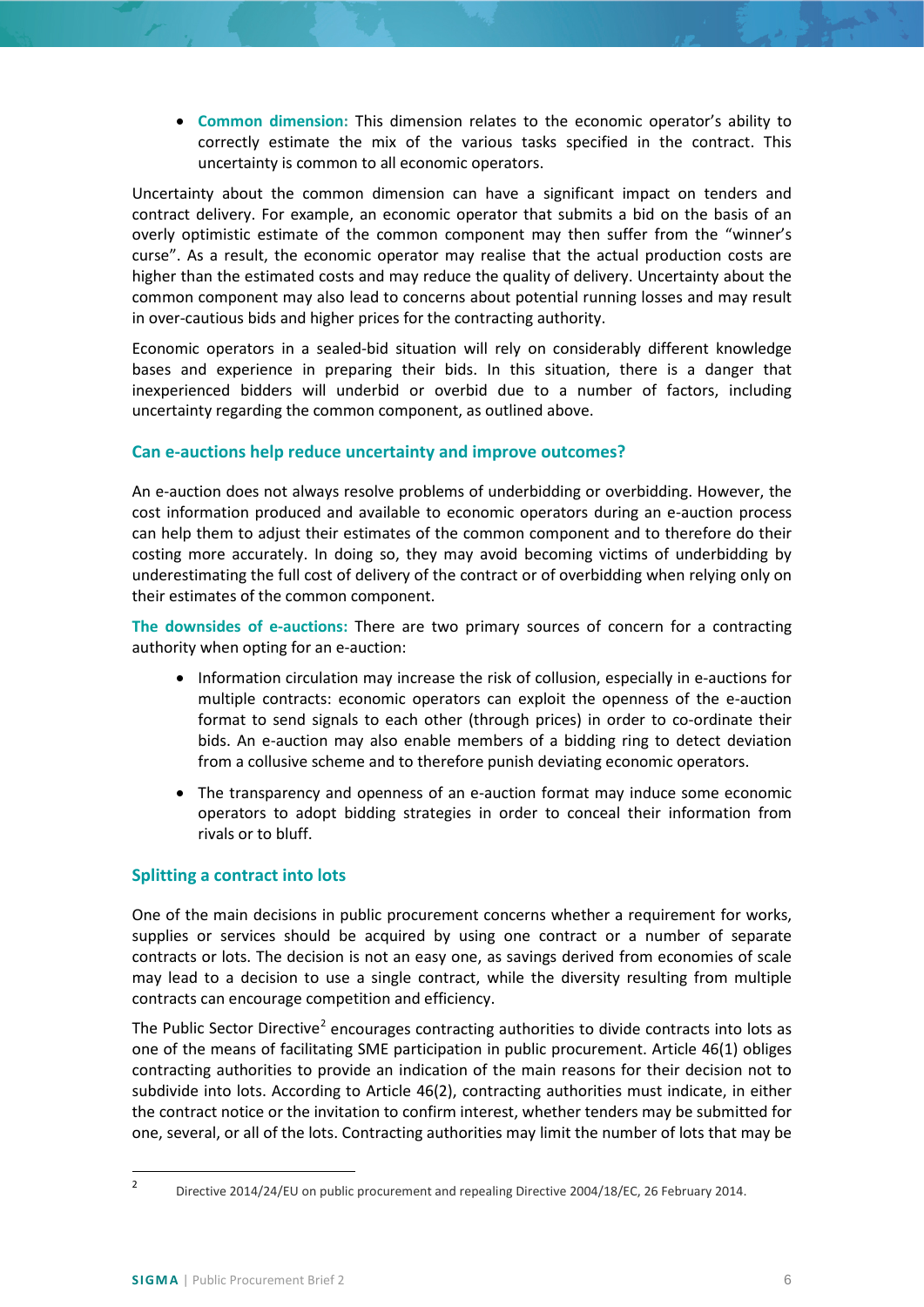awarded to one tenderer, even where tenders may be submitted for several or all lots, provided that the maximum number of lots per tenderer is stated in the contract notice or in the invitation to confirm interest.

When deciding on the number and configuration of lots, the contracting authority needs to know its market and consider a number of factors, including:

- **Relevance of economies of scale:** for example, production costs may be lower if a number of lots are bundled and delivered by a single contractor. Bundling is to be preferred when strong synergies in production are expected (due, for example, to high fixed costs).
- **Number of potential participants and their degree of specialisation in production:** for example, if there are only a few economic operators capable of competing for several lots, competition among them can be increased by bundling the lots.
- **After-market trade (subcontracting):** bundling may exclude smaller firms from bidding directly for the procurement contract, but it does not necessarily prevent them from executing part of the contract. Bundling lots is not generally harmful from a savings perspective in the presence of efficient after-market trade (subcontracting), but where there is an inefficient after-market trade it can impact on savings.

**Division into lots and participation:** The size of each lot determines which potential economic operators can deliver the requirements and thus participate in the process. In general, a firm will participate in a procurement process if its expected profit from the tendering process is high enough in relation to its bidding cost and to the other options available to it. So how can a contracting authority best split a contract into lots in order to increase the expected profit of potentially new economic operators, while at the same time retaining incentives for incumbent economic operators to participate?

The question is not an easy one, since economic operators are heterogeneous and therefore driven to participate by quite different incentives. However, economic operators can generally be distinguished by:

- their size (large or small);
- their position in the market (if they already have an established position as incumbents or if they are entrants).
	- o **Size:** SMEs do not usually have sufficient capacity to execute a large contract on their own, and thus by designing large lots, a contracting authority may exclude smaller firms from the competitive process. However, in many cases the participation of SMEs is desirable; often highly specialised smaller firms 1) are more efficient than large firms in executing at least certain parts of the project; 2) they increase competition on the lots on which they bid, which lowers the expected cost; and 3) the existence of smaller economic operators may hamper collusive strategies among bigger players in the market. These arguments favour the division of the procurement contract into many small lots. On the other hand, the existence of complementarities between lots may induce economic operators to bid more aggressively for a bundle. This argument favours a bundled contract. The two opposite forces should be appropriately weighed case by case in order to reach the most appropriate contract strategy.
	- o **Incumbent economic operators and new entrants:** If the group of potential economic operators that will compete comprises both well-established firms and new entrants, the tendering process should be designed so that new entrants perceive a reasonable chance of success. It may be that the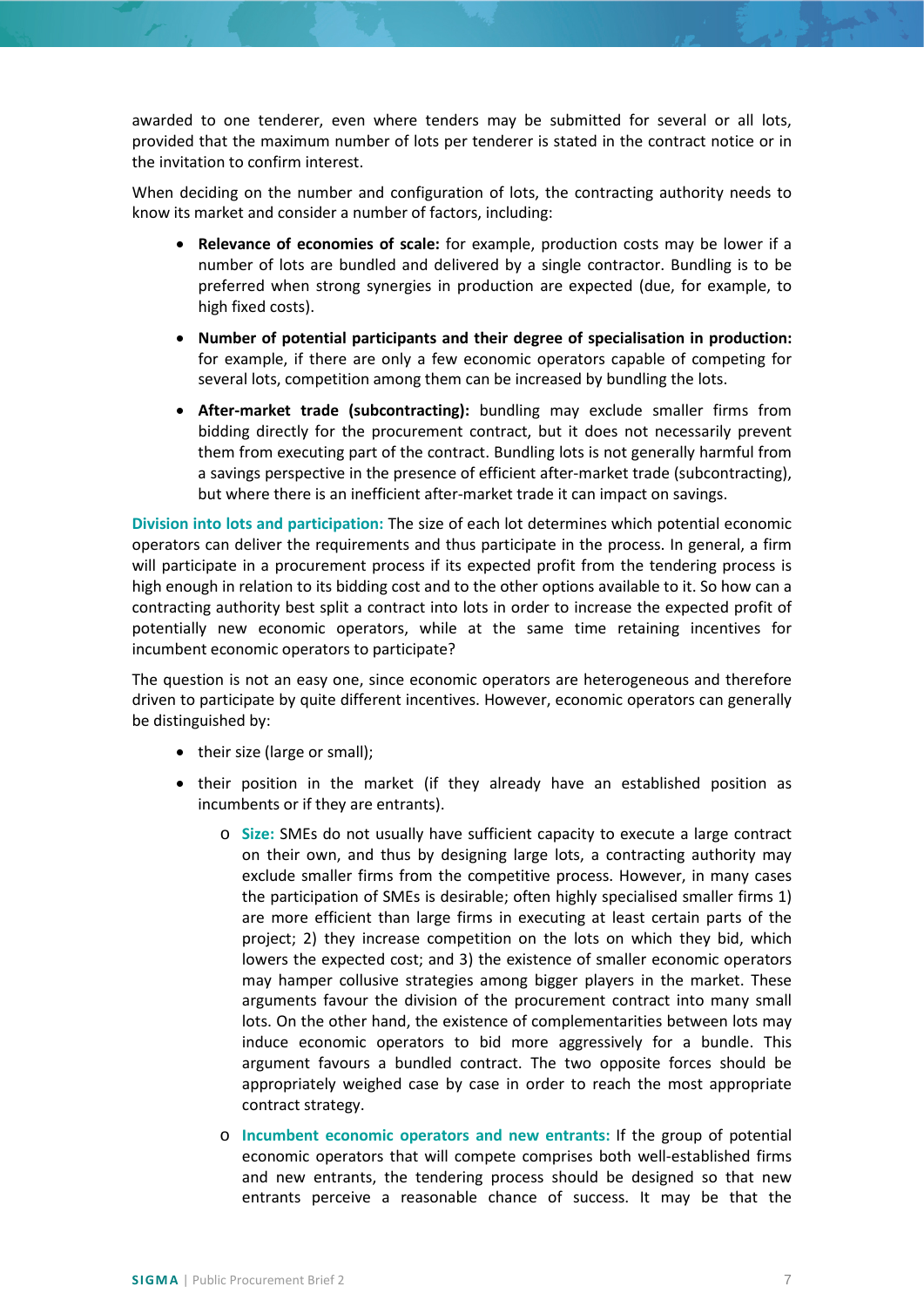contracting authority is uncertain whether new entrants will be more efficient than incumbents, and therefore designing the competitive process in order to ensure equal entry does not necessarily sound attractive in terms of expected purchasing cost. However, if experience plays any role in correctly executing the procurement contract, then learning-by-doing might put new smaller economic operators in a position to be more competitive in the future. Consequently, splitting the contract into several lots may achieve two goals at the same time: fostering current participation and increasing competition in the future. Contracting authorities must ensure that decisions on division into lots and also on bundling do not favour national suppliers, are nondiscriminatory, and ensure equal treatment of all participants in the tendering process.

**Division into lots and collusion:** The award of lots provides a method of splitting the lots between potential competitors, and it therefore makes it easy for bidders to achieve and sustain implicit or explicit collusive agreements so as to share the supply at inflated prices.

Broadly speaking, collusive agreements among economic operators aim to soften price competition. There are several collusive strategies for achieving such an outcome. When procurement contracts are split into several lots, colluding economic operators attempt to decide in advance which firm is going to bid on which lot as well as which financial offers are to be submitted. Intuitively, each cartel member has to obtain a contract at a price that is high enough to deter it from cheating, that is, from winning all of the contracts by undercutting its fellow conspirators.

Successful collusive co-operation between economic operators requires three main ingredients:

- agreement on prices/quantities
- effective monitoring of rivals' actions
- enforcement, that is, the ability to punish deviant behaviour.

Enforcement is a crucial dimension. Conspiring economic operators have to find it more profitable to adhere to the collusive strategy rather than cheating on the other conspiring economic operators in order to get a bigger share of the pie. Adherence to a collusive strategy can be maintained only if cheating triggers retaliation in future market interactions. Thus collusion requires repeated interactions over time.

The effect of division into lots on the risk of collusion among economic operators is influenced by a number of factors. Here are some pointers:

- **Number of participants**: Generally, the larger the number of participants the lower the risk of collusion, as the difficulties involved in agreeing within a cartel on how lots are to be "won" increase with the number of participants. Contracting authorities concerned about collusion therefore need to pick the optimum number of lots to ensure as many participants as possible.
- **Symmetry:** Symmetric economic operators (i.e. of similar capacity/dimension/market shares) find it easier to split symmetric lots of a similar economic value. In contrast, they find it more difficult to split asymmetric lots. In general, each conspirator's bargaining power within the cartel is proportional to its relative position in the relevant market. Therefore, to prevent collusion, the contracting authority should split the contract in such a way as to create some asymmetries between economic operators and between lots.
- **Number of lots:** Where there are more lots than participants, collusive allocation of lots then generally becomes more difficult for a cartel (although principles of rotation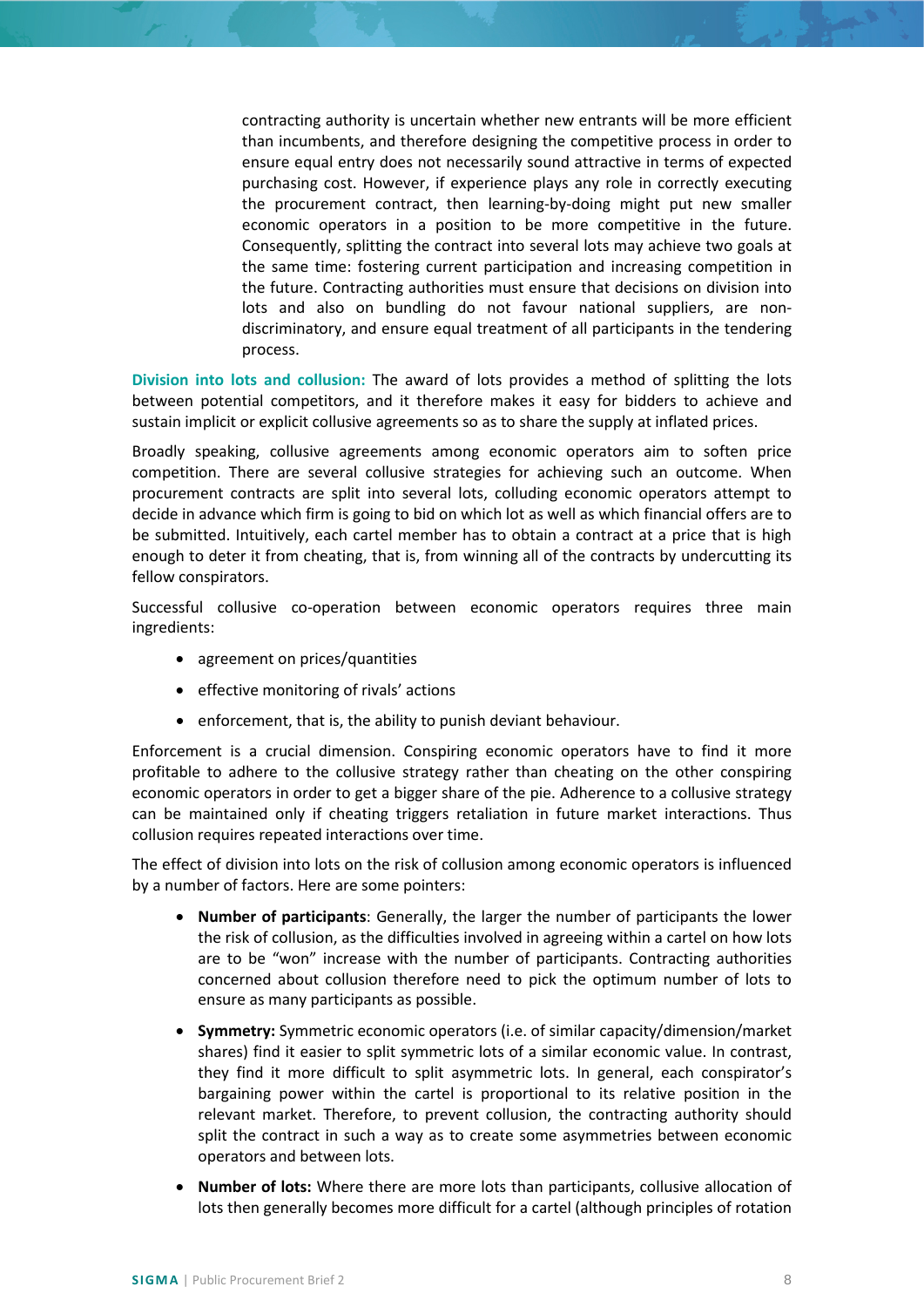or multi-procurement collusion may be agreed within a cartel where procurement procedures are repeated). In a more predictable market, a contracting authority may try to split a contract into more lots than the number of expected tenderers.

• **Nature of tendering format – simultaneous or sequential format in award of multiple lots:** Once contracting authorities have decided on the most appropriate division into lots, one additional issue has to be addressed: should the lots be awarded simultaneously or sequentially?

There are two ways in which a sequential format may facilitate collusion between economic operators when compared to a simultaneous one. The first, intuitive collusive drawback, is linked to the ability of cartel members to identify defections from the collusive agreement and to react quickly, within the same sequential award. The second is linked to the possible asymmetry within a cartel of colluding economic operators. The viability of cartels is often limited by the presence of "mavericks", i.e. firms that are difficult to discipline as they have more to gain from undercutting a cartel (or less to gain from being part of it). If economic operators are asymmetric, a sequential competitive tendering can facilitate collusion if it allows the cartel to soften the maverick's aggressiveness by allocating to that economic operator the last lot in a sequential tender. This action minimises the maverick's incentive to defect and strengthens the viability of the cartel.